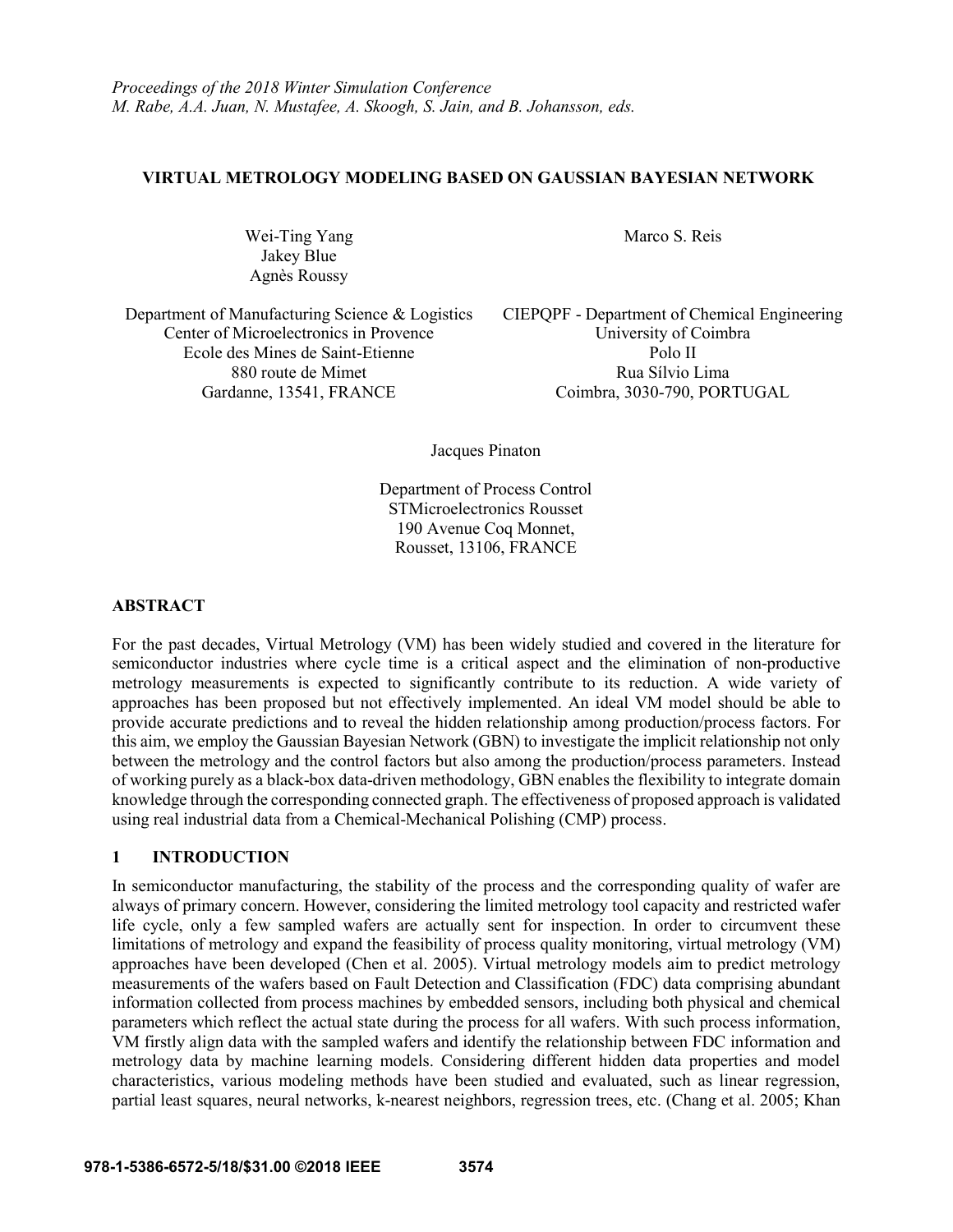et al. 2007; Kang et al. 2009; Zeng and Spanos 2009). With the VM system in the production line, not only the monitoring mechanism can be improved, but also the overall control can be improved, providing furthermore valuable information for abnormal wafer detection, run-to-run control, and predictive maintenance (Khan et al. 2008; Kang et al. 2011).

The selection of important factors from the numerous FDC parameters is a crucial task, and therefore most studies consider algorithms able to perform feature selection as part of their learning procedure (Chang et al. 2005; Khan et al. 2007; Kang et al. 2009; Zeng and Spanos 2009), while other studies consider penaltybased approaches like Lasso and the Elastic Net (Pampuri et al. 2011; Susto et al. 2013). In this paper, we propose to use of Gaussian Bayesian Networks (GBN) as a learning algorithm for VM modeling. This methodology present the ability to select features while considering their conditional dependency. In other words, GBNs are able to explicitly express the relationship among the variables in a form of the connected graph (Heckerman and Geiger 1995; Cowell, R.G. et al. 1999), making the interpretation easier. In recent years, GBNs which have been applied in various domains, e.g., in genetics, where GBNs were used to explore the conditional dependency among the huge amount of genes (Bühlmann et al. 2010). Quite surprisingly, to the best of our knowledge, GBNs have not been used yet to derive VM models for semiconductor manufacturing. Therefore, the purpose of this paper is to demonstrate the potential of application of this approach in VM applications on semiconductor industry, through a real case study.

The remainder of the paper is organized with the following structure. In Section 2, the concept of GBN and its main properties are presented. In Section 3, we introduce the procedure for VM using GBN. The case study is presented in Section 4, illustrating the application of the proposed approach. Finally, the conclusions and future work are summarized in Section 5.

# **2 GAUSSIAN BAYESIAN NETWORKS**

### **2.1 Foundations of Gaussian Bayesian Networks**

A Bayesian Network is a probabilistic model expressing the conditional dependencies of a set of variables by a directed acyclic graph (DAG) (Spirtes et al 1993). Bayesian Networks can help to investigate the cause-effect relationship since the relationship between two variables could be asymmetric, e.g.,  $X$  causes Y while Y cannot cause  $X$ ; a directed graph can better describe this relationship by considering X as a parent node and  $Y$  as a child node (Figure 1).



Figure 1: An example of directed graph.

Gaussian Bayesian Networks (GBN) are a special case of Bayesian Networks, in which all the variables are continuous and the joint density function is a multivariate Gaussian distribution. Let us first introduce the conditional distribution and then consider the graphic model that schematically describes such probability distribution. Let  $D = [X_1, X_2, ..., X_q]^T$  be a *n* by *q* matrix with *n* samples and *q* random variables, that follows a multivariate Gaussian distribution,  $\mathcal{N}(\mu, \Sigma)$ , with mean vector  $\mu \in \mathbb{R}^q$  and covariance  $\Sigma \in \mathbb{R}^{q \times q}$ .

The graph  $G = (V, E)$ , is composed by the set  $V = \{V_1, V_2, ..., V_q\}$  of nodes (vertices): each  $V_k \in V$ , for  $k = 1, ..., q$ , indicates one of the random variables in D. Here, a random variable  $X_k$  is also referred to the node  $V_k$  in graph G. E is the set of directed edges and each  $e \in E$  indicates the link between two nodes. Absence of an edge represents the existence of conditional independence between the corresponding variables. The global distribution of  $G$  can be decomposed into the local distribution of individual variables  $X_k$  as  $p(X_1, X_2, ..., X_q) = \prod_{k=1}^q p(X_k | X_{pa(k)})$  $_{k=1}^{q} p(X_k | X_{pa(k)})$ , where  $p(X_k | X_{pa(k)})$  is the conditional probability of  $X_k$ given its parent nodes  $X_{pa(k)}$ .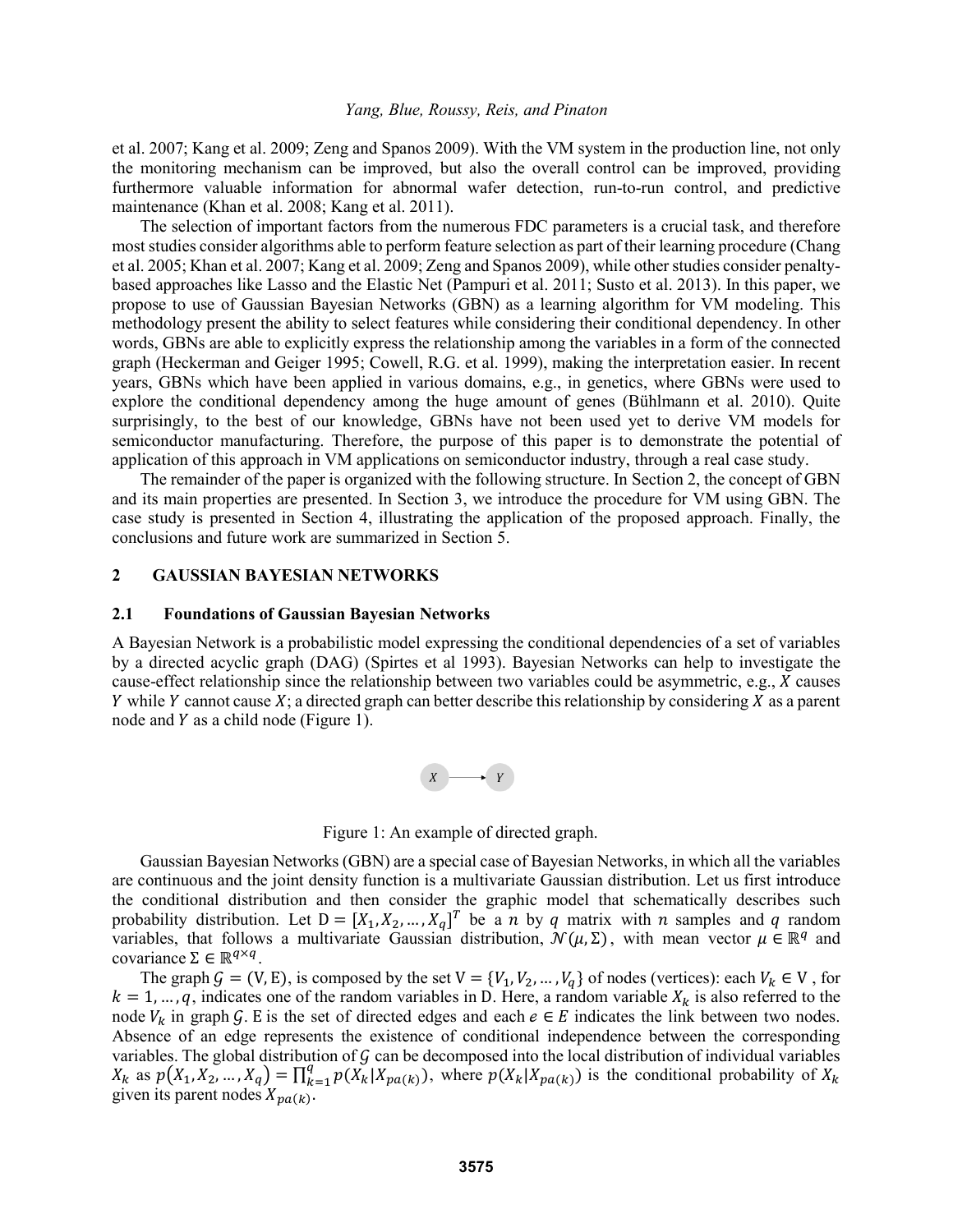GBNs present the Markov property. Let  $mb(X_k)$  denotes the Markov blanket of node  $X_k$  which is the set that includes its parent nodes, its child nodes and the parent nodes of its child nodes (Cowell, R.G. et al. 1999). The Markov blanket of  $X_k$  contains all variables that shield  $X_k$  from the rest of nodes, which means that  $mb(X_k)$  is the only knowledge needed to predict the behavior of  $X_k$ .

### **2.2 Structure Learning**

In practice, the structure of a Bayesian network can either be provided by a domain expert or be extracted from data. As our objective in this study is to reveal the hidden structure of variables, a data-driven structure learning approach will be adopted.

Learning the structure of DAGs can be difficult and computational intensive, because the set of possible DAGs is enormous. There are two main categories of approaches to learn the graphical structure from data: constraint-based and score-based (Scutari 2010). The constraint-based algorithms identify the conditional independencies of all variables with statistical tests to determine if each edge exists. Note that the outcome of this method is affected by the order of testing.

The score-based algorithms firstly score each possible graphical structure based on how well it describes the observed data, and then search for the graphical structure with the highest score. Considering a set of models  $\mathcal{G}_s$ , each model  $\mathcal{G} \in \mathcal{G}_s$  indicates a possible network structure. The probability of model  $\mathcal{G}$ given data  $\mathcal D$  can be written as

$$
p(\mathcal{G}|\mathcal{D}) = \frac{p(\mathcal{D}|\mathcal{G})p(\mathcal{G})}{p(\mathcal{D})},\tag{1}
$$

since  $p(\mathcal{D})$  is independent of model G, we can say  $p(\mathcal{G}|\mathcal{D}) \propto p(\mathcal{D}|\mathcal{G})p(\mathcal{G})$ .

A Bayesian score is defined as  $Score_B(G, \mathcal{D}) = log p(\mathcal{D}|G) + log p(G)$ . Generally, we assume  $p(G)$ is a uniform distribution and it can be ignored in this expression. From a Bayesian learning point of view, the parameters are random variables denoted as  $\theta_G$ , therefore, the marginal probability in Bayesian scores can be rewritten as  $p(\mathcal{D}|G) = \int p(\mathcal{D}|G, \theta_G)p_G(\theta_G)d\theta_G$ , where  $p_G(\theta_G)$  is prior distribution for its parameter  $\theta_{\mathcal{G}}$ . Some suggestions of prior distributions are given in literature (Cowell, R.G. et al. 1999).

The computation of the marginal likelihood is not simple because there is no closed form expression for it. The Bayesian information criterion (BIC) can be considered as an alternative which approximates the logarithm of  $p(\mathcal{D}|G)$ , by  $Score_{B,C}(G,\mathcal{D}) = -log(\hat{L}) - \frac{1}{2}$  $\frac{1}{2}d_{\mathcal{G}}\log n$ , where  $\hat{L} = p(\mathcal{D}|\hat{\mathcal{G}}, \hat{\theta}_{\mathcal{G}})$  is the maximum value of likelihood function,  $\hat{\theta}_G$  is the maximum likelihood estimate,  $d_G$  is the model complexity and  $n$  is sample size (Cowell, R.G. et al. 1999).

In this study, the most fundamental score-based search algorithm, Hill-Climbing, is employed to provide a greedy search on the feasible space of the directed graphs with BIC as a scoring function. Generally, Hill-Climbing starts from either an empty, full or random network, and then considers every possible movement of the current network, including to add an edge, to remove an edge, or to alter the direction of an edge; the movement with the highest score is selected and the procedure is repeated. The learning procedure stops when no improvement can be achieved by changing any single edge. In addition to identifying the direction of edges from data, the algorithm also provides the flexibility to integrate predefined directions for some specific edges; thus, we will include some rules based on the domain knowledge so that the model can fit properly.

# **3 APPLYING GBN TO VIRTUAL METROLOGY**

#### **3.1 Data Preprocessing**

There are two types of datasets under analysis in this work: FDC and Metrology. Since these datasets present different levels of granularity, data preprocessing is surely needed and should be the very first step to begin with.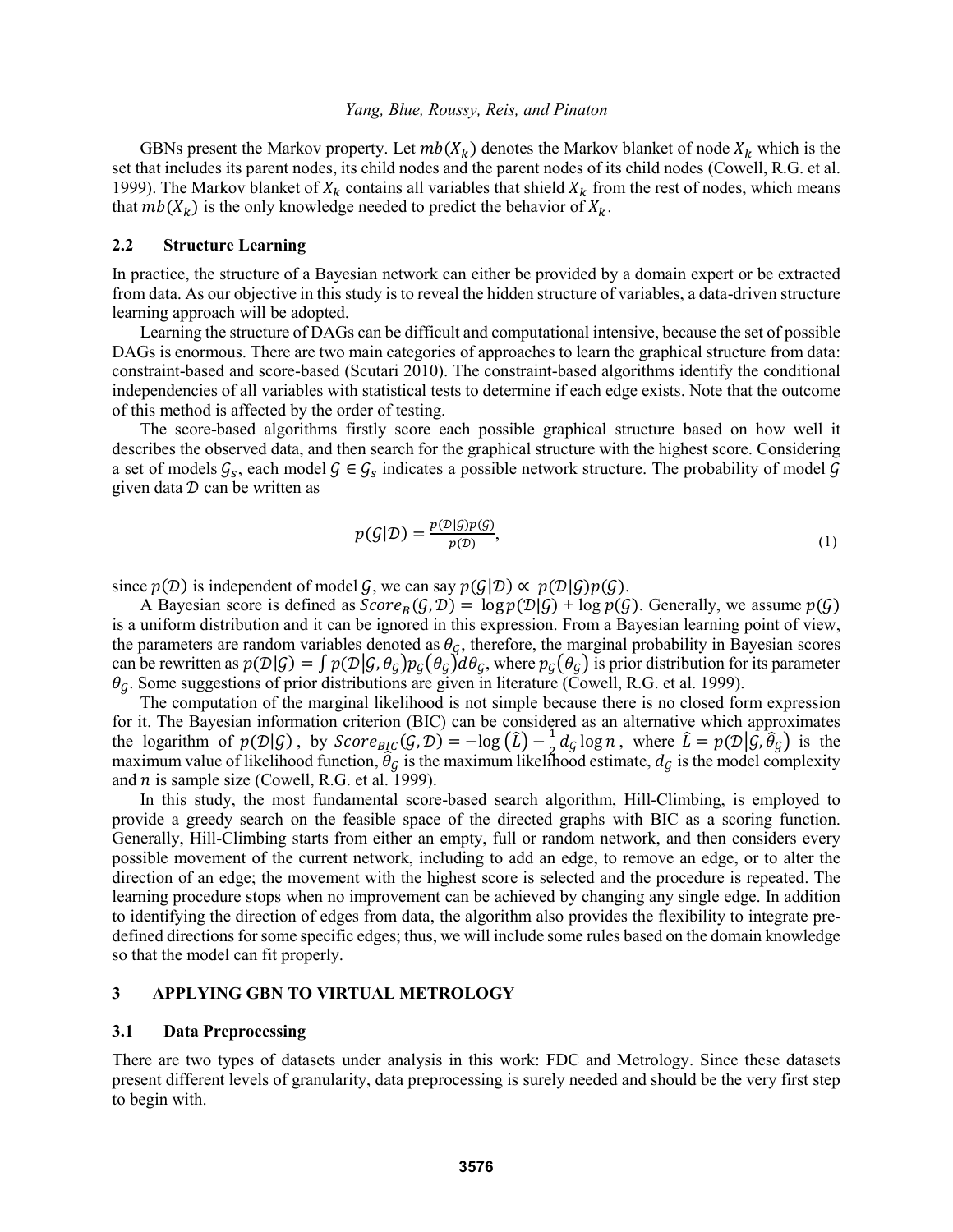Multiple sensors embedded in the process equipment can collect real-time signals with high resolution. In order to transform temporal FDC data into wafer-based data, the conventional approach is to summarize the observations in each step by descriptive statistics. In this study, sample averages and variances were selected to be the summarizing indicators of each FDC parameter. Therefore, n wafers are processed and r parameters, for each one of the s steps, are collected by equipment sensors, leading to  $p = s \times r \times r$ 2 indicators to be generated and denoted by  $x_{ij}$ , where  $i = 1, ..., n$  and  $j = 1, ..., p$ .

To maintain production efficiency, only a few wafers will be sampled to take the measurements, such as thickness and depth, so that the process quality can be evaluated and monitored. We denote  $y_i$  as the measurement variable for wafer  $i = 1, ..., n$ .

The two types of data are consolidated at the wafer level. All *p* FDC variables are put together with the metrology in a  $(p + 1)$  by *n* matrix  $D = [X_1, X_2, ..., X_n, Y]$ , which follows a multivariate Gaussian distribution  $\mathcal{N}(\mu, \Sigma)$ , where *n* is the number of wafers.

### **3.2 GBN for Dependency Exposure and Prediction**

The first objective of the proposed approach is to build a GBN to better express the relationship between product quality (metrology) and equipment conditions (FDC). Here, instead of purely data-driven modeling, we would like to integrate some domain knowledge so that this model can describe the real phenomenon better. Considering the direction of edges in GBN indicate the causal effects between the variables, we should carefully exclude some edges which impossibly exist. As the measurement data can be considered as the output of the process, which means that those FDC parameters might be the cause of metrology, while metrology cannot be the cause of FDC parameters. Those can be done by setting up some rules in blacklist to specify the block directed edges. In other words, all directed edges from metrology to FDC parameters would be put in blacklist.

With the dataset and a pre-defined blacklist, we obtained a GBN  $G(D)$  by a heuristic learning algorithm, which expresses all pairwise conditional dependency for each node. With an example in Figure 2, we can clarify how those FDC parameters correlated to each other and identify the direct and indirect impact to metrology.



Figure 2: An example of Gaussian Bayesian Network.

Then, we choose the metrology variable  $y$  as a starting point and extract its corresponding Markov blanket, denoted as  $mb(Y)$ . As variables belong to  $mb(Y)$  include the knowledge needed to predict Y, we thus have,  $\hat{y} = f_Y(x_m)$ , where  $X_m \in mb(Y)$  (Figure 3).



Figure 3: Markov blanket of variable Y.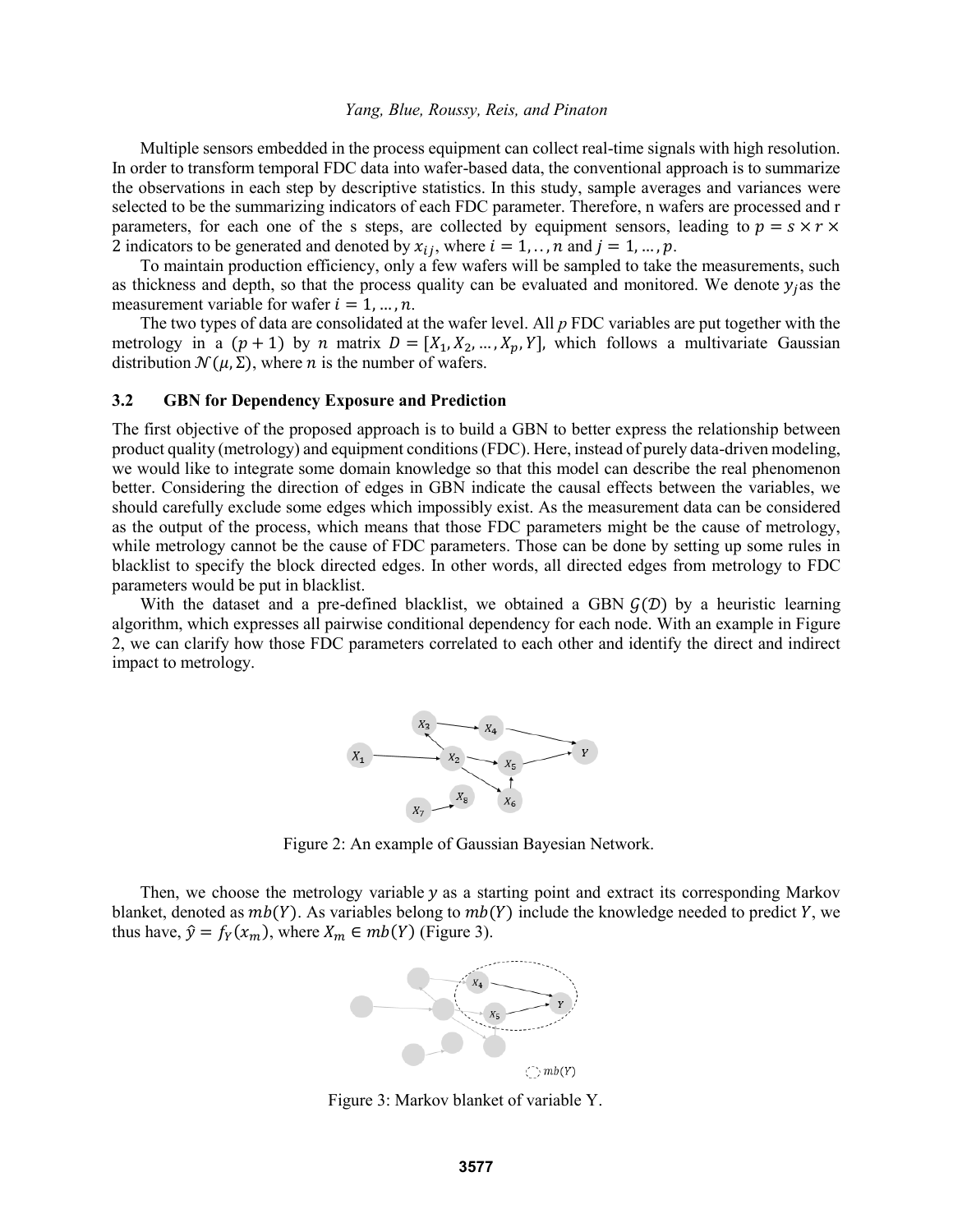# **4 CASE STUDY**

To validate the proposed approach, a case study conducted on real data was carried out. The dataset includes FDC data from the Chemical–Mechanical Polishing (CMP) process and the metrology measurements after the process.

The typical CMP tools include a rotating platen with a pad, a carrier that holds wafer upside-down, a head to press the wafer against the pad, and a pad conditioner (Figure 4). Through the chemical slurry and mechanical force, unwanted materials on the wafer can be removed and the surface of the wafer will be smooth.



Figure 4: A typical CMP tool.

# **4.1 Data Description and Preprocessing**

The FDC parameters in the dataset cover the platen usage, the head speed, the conditioning pressure, etc. A deterministic sampling policy was put in practice for the CMP progress. Two wafers per lot are sampled to take the metrology measurements, which are the thicknesses of post-polishing oxidation in association with the target  $T$ . Furthermore, it is known that the performance of the processes before CMP will inevitably influence the output of CMP. Two pre-CMP measurements, the post-etching depth and post-CVD thickness, denoted as  $Z_1$  and  $Z_2$ , are also included in the variable set.

Before proceeding to model construction, a stationary check of metrology data indicated that this series is autocorrelated. Thus, a pseudo-variable that is lagged by one period of  $Y$  will be included in the variable set.

After pre-processing and consolidation of data granularity, 545 wafers with 149 variables are ready for analyzing. The data matrix can be written as  $D = [X_{1(t)},...,X_{145(t)},Y_{(t)},Y_{(t-1)},Z_{1(t)},Z_{2(t)}]$  where  $Y_{(t-1)}$ are denoted as the metrology from the previous wafer. As discussed in the previous section, we should combine domain knowledge to set up the rules to prevent the unreasonable result. Firstly, metrology at time t cannot be the cause of other variable at time  $t - 1$ ; Similarly, pre-CMP measurement and FDC variables at time t cannot be the cause of metrology at time  $t - 1$ . Those rules were listed in a blacklist as shown in Table 1.

| From                              | Tо                                       | $\#edges$ |  |
|-----------------------------------|------------------------------------------|-----------|--|
| $Y_{(t)}$                         | $Y_{(t-1)}, X_{(t)}, Z_{1(t)}, Z_{2(t)}$ | 148       |  |
| $\{X_{(t)}, Z_{1(t)}, Z_{2(t)}\}$ | $Y_{(t-1)}$                              | 147       |  |
| $X_{(t)}$                         | $Z_{1(t)}$ , $Z_{2(t)}$                  | 290       |  |

Table 1: Blacklist of edge for GBN.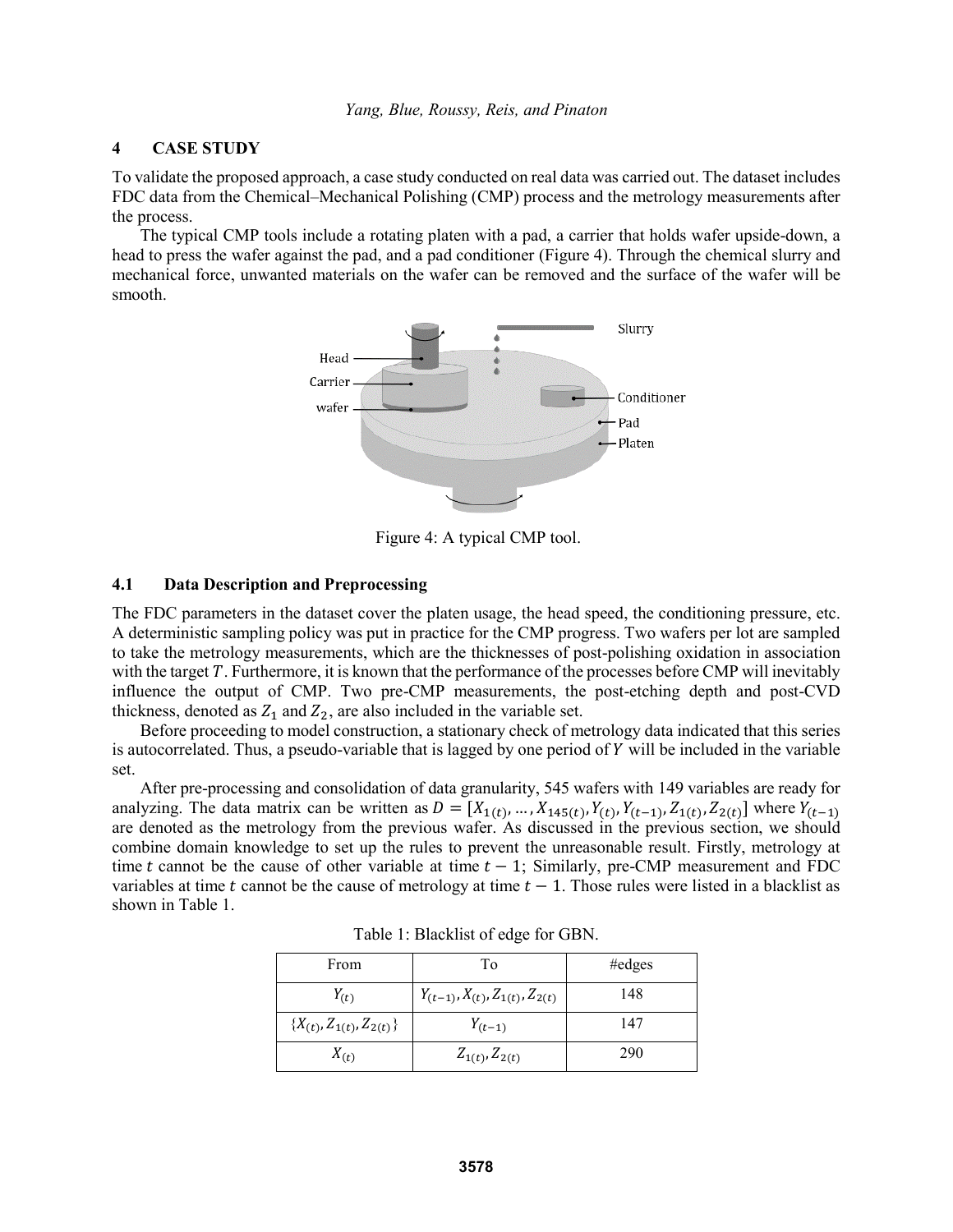# **4.2 Model Evaluation**

The dataset has been ordered by process time, the first 80% wafers are labeled as training set and the remaining 20% are labeled as testing set. Then based on the training set and the blacklist setting, we obtain the model  $\mathcal{G}(\mathcal{D})$ . Following we extract the Markov blanket  $mb(Y)$  as shown in Figure 5. This graph clearly depicts the relationship between the process variables and the metrology (*Y*). Both of the pre-CMP measurements, i.e.,  $Z_1$  and  $Z_2$ , have the direct impact on the metrology. Other nine variables also contribute to explain the variation within the metrology. The comparison of observed metrology and predicted metrology for both training set and testing set is presented in Figure 6.



Figure 5: Markov blanket of metrology  $Y(t)$  in the fitted GBN.



Figure 6: Compare the observed values and predicted values of the GBN model. Training set and testing set are separated by dash line.

Here, we evaluate the performance of the model with the index – Mean Absolute Percentage Error (MAPE). The MAPE of the training set and testing set are 0.467% and 0.562%, respectively.

$$
MAPE\% = \frac{100}{n} \sum_{i=1}^{n} \left| \frac{\hat{r}_i - r_i}{r_i} \right| \tag{2}
$$

We compare the result with other algorithms as Table 2, the performance of GBN, stepwise regression and Lasso regression are similar, but if we consider the number of selected variables, it seems like that GBN more capable of targeting efficiently crucial variables while maintaining the competitive predictive ability. Moreover, explicit cause-effect among variables enables process engineers to evaluate this VM model from a physical point of view.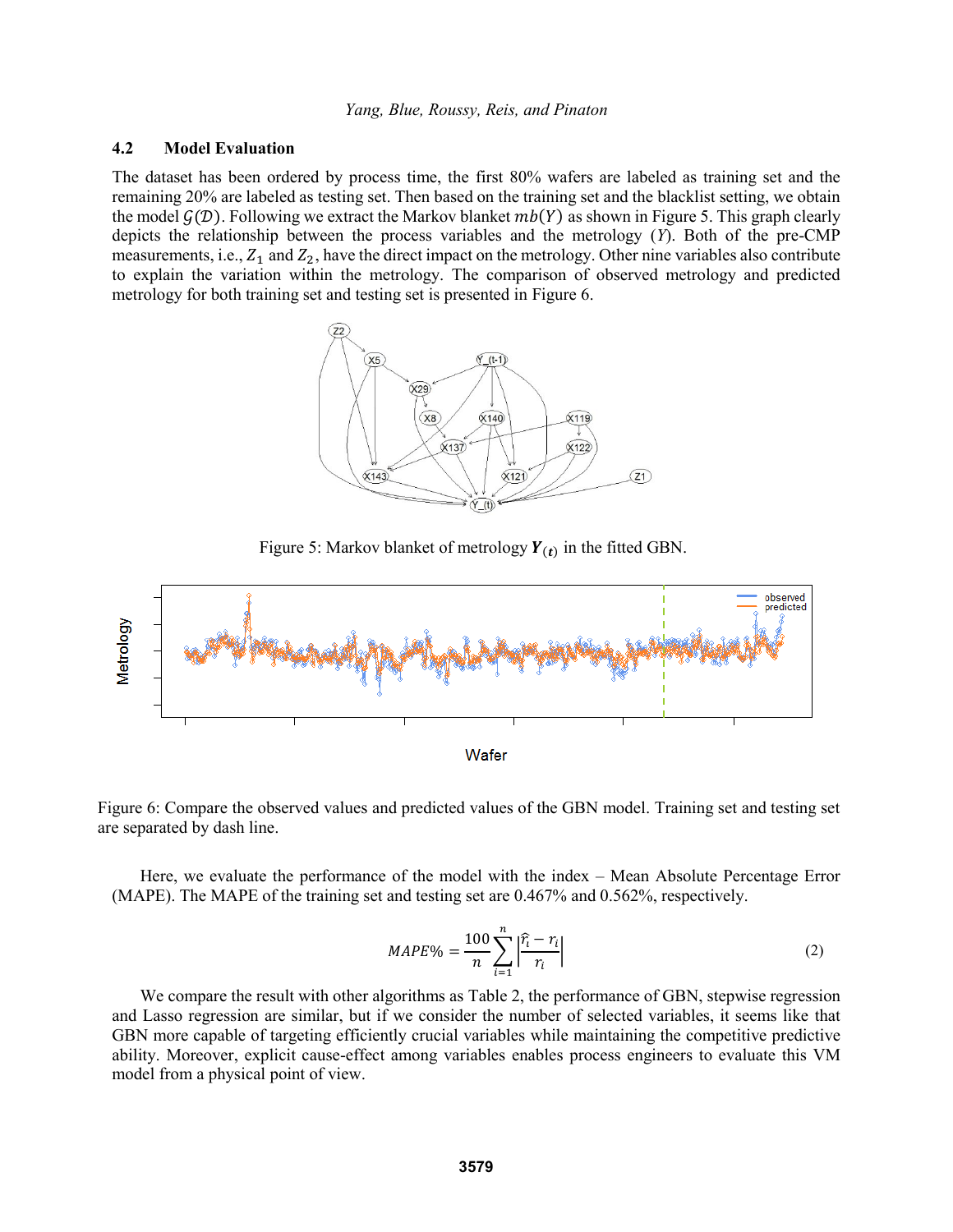| MAPE%               | GBN       | Stepwise<br>Regression | Lasso<br>Regression | Regression<br>Trees | Random<br>Forest |
|---------------------|-----------|------------------------|---------------------|---------------------|------------------|
| <b>Training Set</b> | $0.467\%$ | $0.460\%$              | $0.506\%$           | 0.410%              | 0.379%           |
| <b>Testing Set</b>  | $0.562\%$ | 0.558%                 | 0.582%              | 0.635%              | 0.663%           |
| #variables          | 12        |                        | 16                  | 70                  | --               |

Table 2: The performance evaluation of different models.

### **5 CONCLUSION**

In this paper, we introduce the Gaussian Bayesian Network (GBN) as a learning algorithm for VM modeling. GBN not only investigates the relationship between the metrology measurements and the control factors, but also provides an overall connection among the production/process parameters. Through a practical case study, we demonstrated that the model is capable of providing accurate predictions and, at the same time, clarifying the causal-effect among all the variables.

There are still remained works to be studied in the future. For example, employing a mixed graphical model which is able to deal with both discrete and continuous variables so that information, such as product type, recipe etc., can be taken into account. Additionally, comparing various learning algorithms and selecting the appropriate one for the purpose of virtual metrology should be well evaluated.

As Virtual Metrology is an important subject for process control, we firstly consider to apply GBN to this application as a starting point. However, there are various applications related to process control and should be considered simultaneously, such as run-to-run control, predictive maintenance. Instead of individual models, GBN shall be able to combine multiple applications in single learning model. Therefore, we will focus on applying GBN to global process control for the further study.

### **REFERENCES**

- Bühlmann, P., M. Kalisch, and M. H. Maathuis. 2010. "Variable Selection in High-dimensional Linear Models: Partially Faithful Distributions and the PC-simple Algorithm." *Biometrika* 97(2):261–278.
- Chen, P., S. Wu, J. Lin, F. Ko, H. Lo, J. Wang, C. H. Yu, and M. S. Liang. 2005. "Virtual Metrology: A Solution for Wafer to Wafer Advanced Process Control." In *Proceedings of the IEEE International* Symposium on Semiconductor Manufacturing 2005, September 13<sup>th</sup>-15<sup>th</sup>, San Jose, USA, 155–157.
- Cowell, R.G., P. Dawid, S. L. Lauritzen, and D. J. Spiegelhalter. 1999. *Probabilistic Networks and Expert Systems: Exact Computational Methods for Bayesian Networks*. New York: Springer-Verlag.
- Heckerman, D. and D. Geiger. 1995. "Learning Bayesian Networks: A Unification for Discrete and Gaussian Domains." In *Proceedings of the Eleventh Conference on Uncertainty in Artificial Intelligence*, edited by P. Besnard and S. Hanks, 274–284. San Francisco, California: Morgan Kaufmann Publishers Inc.
- Kang, P., H. Lee, S. Cho, D. Kim, J. Park, C.-K. Park, and S. Doh. 2009. "A Virtual Metrology System for Semiconductor Manufacturing." *Expert Systems with Applications* 36(10):12554–12561.
- Kang, P., D. Kim, H. Lee, S. Doh, and S. Cho. 2011. "Virtual Metrology for Run-to-Run Control in Semiconductor Manufacturing." *Expert Systems with Application*s 38(3):2508–2522.
- Khan, A.A., J.R. Moyne, and D.M. Tilbury. 2007. "An Approach for Factory-Wide Control Utilizing Virtual Metrology." *IEEE Transactions on Semiconductor Manufacturing* 20(4):364–375.
- Khan, A.A., J.R. Moyne, and D.M. Tilbury. 2008. "Virtual Metrology and Feedback Control for Semiconductor Manufacturing Processes Using Recursive Partial Least Squares." *Journal of Process Control* 18(10):961–974.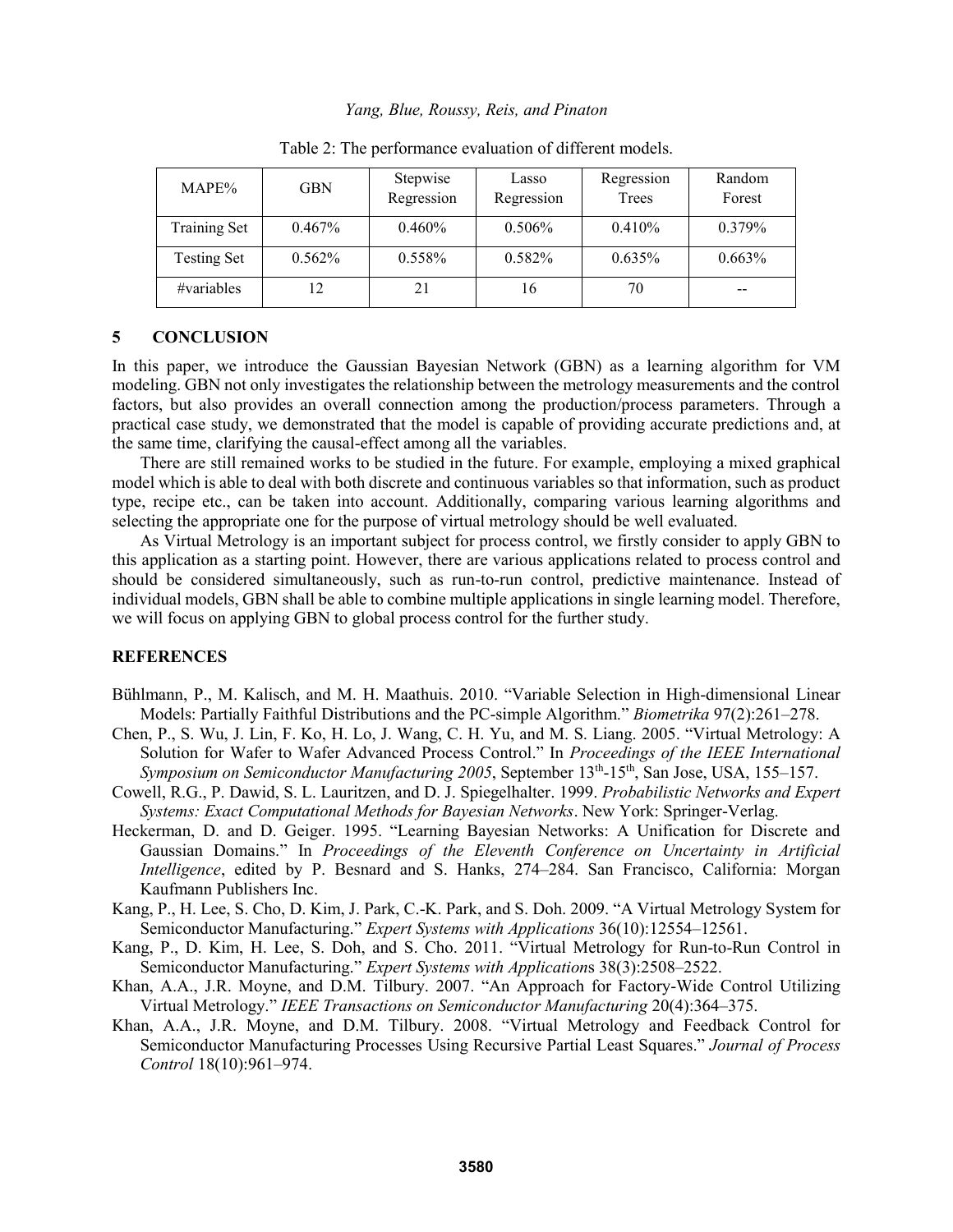- Pampuri, S., A. Schirru, G. Fazio, and G.D. Nicolao. 2011. "Multilevel Lasso Applied to Virtual Metrology in Semiconductor Manufacturing." In *Proceedings of the 2011 IEEE International Conference on*  Automation Science and Engineering, August 24<sup>th</sup>-27<sup>th</sup>, Trieste, Italy, 244–249.
- Spirtes, P., C. Glymour, and R. Scheines. 1993. *Causation, Prediction, and Search*. NY: Springer-Verlag.
- Scutari, M. 2010. "Learning Bayesian Networks with the bnlearn R Package." *Journal of Statistical Software*, 35(3):1–22.
- Susto, G.A., A.B. Johnston, P.G. O'Hara, and S. McLoone. 2013. "Virtual Metrology Enabled Early Stage Prediction for Enhanced Control of Multi-stage Fabrication Processes." In *Proceedings of the 2013* IEEE International Conference on Automation Science and Engineering (CASE), August 17<sup>th</sup>-20<sup>th</sup>, Madison, USA, 201–206.
- Wan, J., S. Pampuri, P.G. O'Hara, A.B. Johnston, and S. McLoone. 2014. "On Regression Methods for Virtual Metrology in Semiconductor Manufacturing." In *Proceedings of the 25th IET Irish Signals Systems Conference 2014 and 2014 China-Ireland International Conference on Information and*  Communications Technologies (ISSC 2014/CIICT 2014), June 26<sup>th</sup>-27<sup>th</sup>, Limerick, Ireland, 380–385.
- Yung-Cheng, J.C., and F.-T. Cheng. 2005. "Application Development of Virtual Metrology in Semiconductor Industry." In *Proceedings of the 31st Annual Conference of IEEE Industrial Electronics*  Society (IECON 2005), November 6<sup>th</sup>-10<sup>th</sup>, Raleigh, North Carolina, 124–129.
- Zeng, D., and C.J. Spanos. 2009. "Virtual Metrology Modeling for Plasma Etch Operations." *IEEE Transactions on Semiconductor Manufacturing* 22(4):419–431.

# **AUTHOR BIOGRAPHIES**

**WEI-TING YANG** received the B.S. degree in Statistics from National Cheng Kung University and the M.S. degree in Industrial Engineering from National Taiwan University,Taiwan, in 2007 and 2009, respectively, where she is currently pursuing the Ph.D. degree in Industrial Engineering. Her current research interests are statistical data mining and process control in semiconductor manufacturing. Her email address is wei-ting.yang@emse.fr.

**JAKEY BLUE** is Associate Professor of Department of Manufacturing Sciences and Logistics at École des Mines de Saint-Étienne, France. He received his Ph.D. in Mechanical Engineering from National Taiwan University, Taiwan in 2010. His current research interests include statistical data mining, demand planning and forecasting, object-oriented modeling and implementation, and, in particular, the applications to semiconductor engineering data analysis and advanced process control. As the corresponding author, his email address is  $lan(\omega)$ emse.fr.

**AGNÈS ROUSSY** received her B.S. degree in physics from University Montpellier II, France in 1997, the M.S. degree in semiconductor physics from University Montpellier II, France in 1999, and then a Ph.D. degree in Optics Optoelectronics and Microwave from the Institute National Polytechnics Grenoble, France in 2002. She is currently Associate Professor with HDR of Department of Manufacturing Sciences and Logistics at École Nationale Supérieure des Mines de Saint-Étienne, France. Her email address is roussy@emse.fr.

**MARCO S. REIS** received the Ph.D. degree from the University of Coimbra, in 2006. He is a Professor in the Department of Chemical Engineering, University of Coimbra, Coimbra, Portugal. He is currently the President of the European Network for Business and Industrial Statistics and responsible for the Process Systems Engineering Research Group in the Department of Chemical Engineering, University of Coimbra. His current research interests include process systems engineering (system identification, monitoring, and control), chemometrics, industrial statistics, multivariate image analysis, systems biology, and process improvement through initiatives such as Six Sigma and lean manufacturing. His email address is marco@eq.uc.pt.